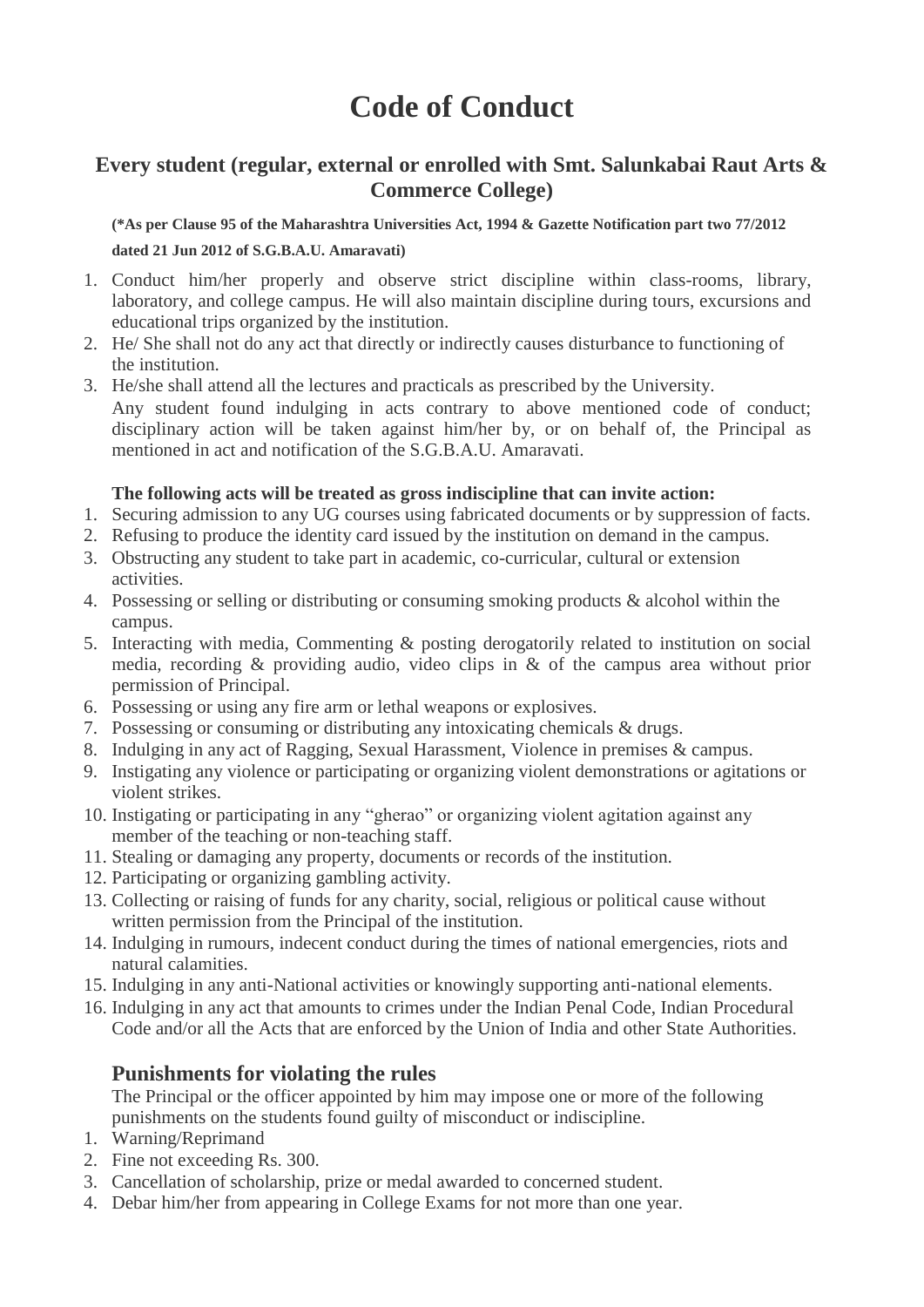5. Expel/Rusticate from college for not more than five years. These guidelines will not prejudice to any right available under the protection of Human Rights Act 1993.